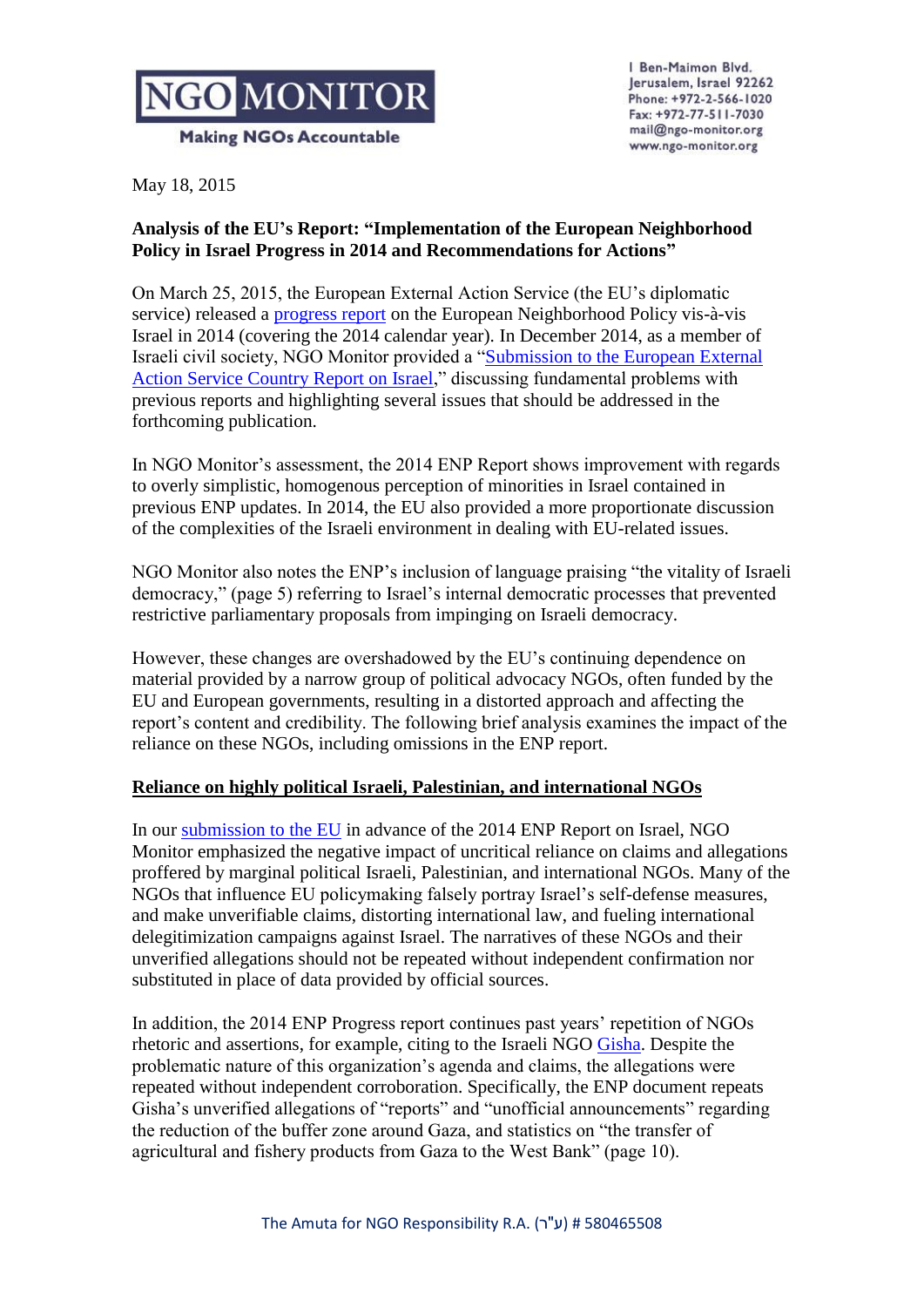# NGO MONITOR

**Making NGOs Accountable** 

Ben-Maimon Blvd. Jerusalem, Israel 92262 Phone: +972-2-566-1020 Fax: +972-77-511-7030 mail@ngo-monitor.org www.ngo-monitor.org

Beyond relying on NGO claims, the EU also cites the [United Nations Office for the](http://www.ngo-monitor.org/article/united_nations_office_for_the_coordination_of_humanitarian_affairs_ocha_)  [Coordination of Humanitarian Affairs \(OCHA\),](http://www.ngo-monitor.org/article/united_nations_office_for_the_coordination_of_humanitarian_affairs_ocha_) and its "Protection Cluster" of marginal NGOs. OCHA and its NGO partners do not constitute an independent nor reliable source of information or analysis.

## **Omissions in the 2014 ENP Report**

### *On the Gaza conflict" July-August 2014*

- The ENP report notes that there was "indiscriminate rocket fire from the Gaza Strip," (page 2) but, like the NGO network, notably omits the wider context of the 2014 Gaza conflict, such as years of incessant rocket fire at civilians in Southern Israel and the infiltration tunnels leading from Gaza into Israel. There is also no mention Hamas's [repeated](http://www.unrwa.org/newsroom/press-releases/unrwa-strongly-condemns-placement-rockets-school) grave violations of international law, including the use of UNRWA schools and facilities as weapons depots and other military activities, which are essential factors for understanding the reported "shelling of several schools of [UNRWA]" (page 14).
- Reflecting a lack of independent research and verification mechanisms, the EU repeats claims of "over 2100 [deaths] on the Palestinian side, of which 70% were civilian according to the United Nations (UN)," (page 2) and acknowledging that "the Israeli Defense Forces (IDF) claimed that no more than 55% of the dead were civilians" (page 14). It fails to mention that the figure of "70% civilians" originated with Hamas officials in Gaza, repeated by NGOs and UN-OCHA, and refuted in detail in research by the [Meir](http://www.terrorism-info.org.il/en/index.aspx)  [Amit Intelligence and Terrorism Information Center.](http://www.terrorism-info.org.il/en/index.aspx)
- The ENP report notes Israel's refusal "to cooperate with the UNHRC Commission of Inquiry, heavily criticizing committee chairman William Schabas" (page 5). However, the text omits the EU's own accurate criticism: the common EU statement to the UNHRC [described](http://www.ohchr.org/en/NewsEvents/Pages/DisplayNews.aspx?NewsID=14897&LangID=E) the inquiry as having "prejudged the findings even before it was formed" and the UN resolution establishing it as "unbalanced." Many political advocacy NGOs, some of which are directly and indirectly funded by European governments, were active in lobbying in support of the resolution – against the common EU position.

### *Religious Freedoms in Israel*

- The ENP Report criticized limited access to the Al-Aqsa Mosque in Jerusalem during Ramadan, noting a "90% decrease in Palestinian worshippers at the site" (page 16). The EU, reflecting the reliance on selective NGO reports, did not mention that Ramadan overlapped with the Gaza conflict and significant violence in Jerusalem, necessitating stronger security measures.
- The ENP Report failed to mention the October 30 attempted assassination and severe wounding of Yehuda Glick, an Israeli who advocates for Jewish prayer rights on the Temple Mount. This example is one of numerous instances where violence against Jews was ignored or minimized as "violence against settlers," again reflecting dominant NGO biases.

### *Violence against Israeli civilians*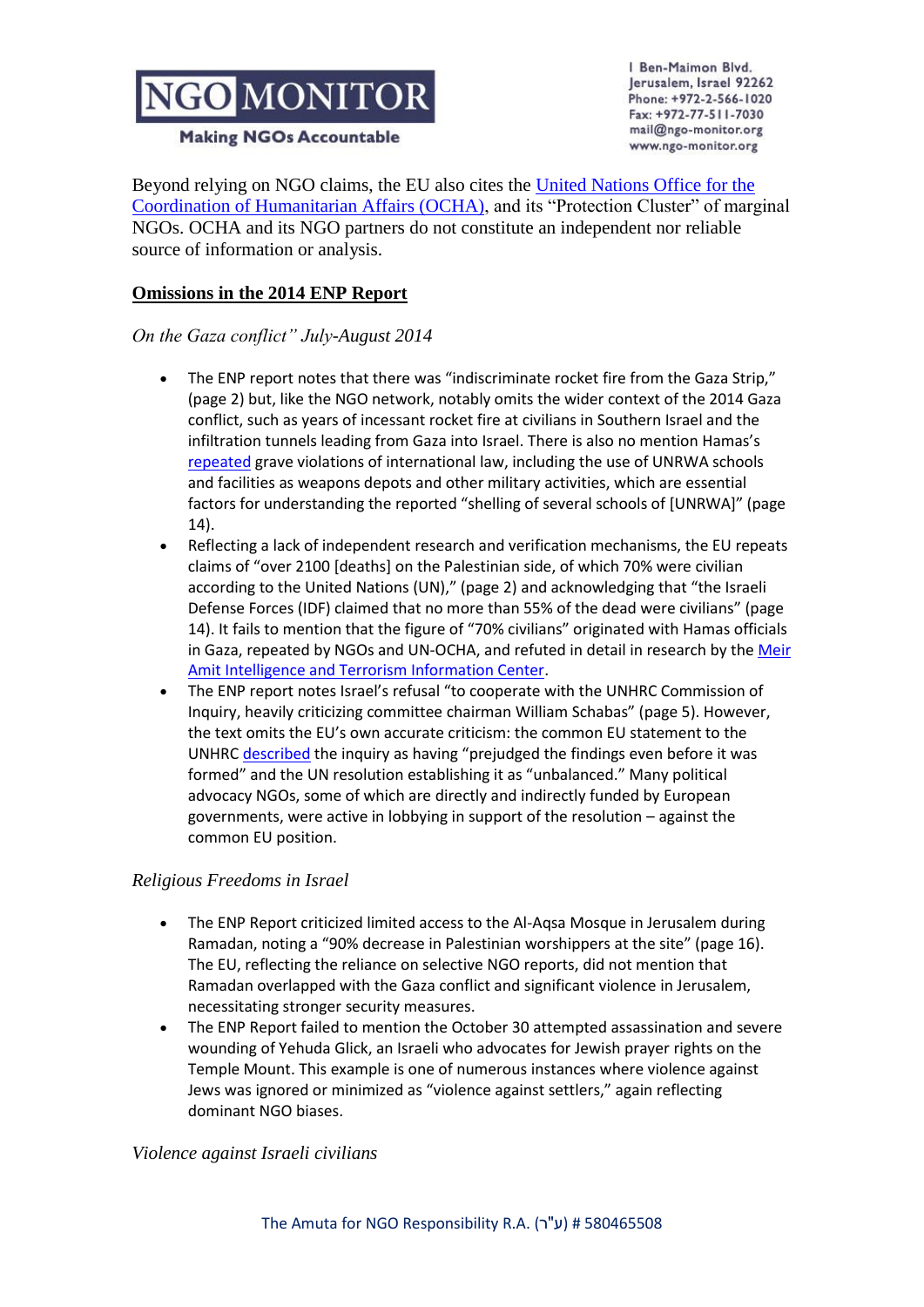# NGO MONITOR

#### **Making NGOs Accountable**

Ben-Maimon Blvd. Jerusalem, Israel 92262 Phone: +972-2-566-1020 Fax: +972-77-511-7030 mail@ngo-monitor.org www.ngo-monitor.org

- In discussing "increased tension between Jewish and Arab communities in Israel" and noting that "Even excluding Operation Protective Edge, 2014 saw the highest number of civilian deaths related to violent incidents and terror attacks for many years," (page 3) the EU provided specific examples of "Price Tag" attacks such as an "anti-Arab graffiti on a mosque in Fureidis" (page 5). In contrast, there are no specifics on the numerous terror attacks against Jewish targets in 2014 or the perpetrators. Other salient factors, such a[s widespread incitement](http://missingpeace.eu/en/2014/11/direct-link-between-jerusalem-terror-and-pas-incitement-campaign/) to violence in Palestinian society and the PA, are erased.
	- $\circ$  Notably absent was discussion of the November 18 terrorist attack, when two Palestinian men from East Jerusalem entered [a synagogue in the Har Nof](http://www.ngo-monitor.org/article/submission_to_the_european_external_action_service_country_report_on_israel_)  [neighborhood](http://www.ngo-monitor.org/article/submission_to_the_european_external_action_service_country_report_on_israel_) of Jerusalem during morning prayers and attacked the worshippers with axes and firearms. Four worshippers were murdered and eight others wounded; a Druze police officer was also killed.
	- o Othe[r attacks against Israeli civilians,](http://www.ngo-monitor.org/article/submission_to_the_european_external_action_service_country_report_on_israel_) such as several attacks near the Jerusalem light rail and other details which were included in NGO Monitor's submission, were equally overlooked.
- The ENP report refers several times to the June 2014 abduction and murder of three Israeli teenagers. However, the report does not identify the perpetrators or their affiliation with Hamas. In contrast, the report notes that "extremist Israelis" were responsible for the horrific revenge murder of an Arab teenager in Jerusalem (page 14).
- The EU's discussion of "Violence against settlers" in 2014 is problematic in a number of ways:
	- o The section titled "Israel's Responsibilities in the Occupied Territories" (see below), is framed by the statement that "Settlements are illegal under international law [and] constitute an obstacle to peace" (page 13). This context has the effect, if not the intention, of minimizing the significance of violent attacks against these Israeli civilians.
	- $\circ$  OCHA is cited as the primary source for this data. As noted above, OCHA has no credible methodology and its statistical analyses are unreliable. These basic flaws also highlight the EU's failure to consult official Israeli sources.
	- $\circ$  Not all victims of attacks against Israeli civilians in the West Bank were "settlers," meaning Israelis who live over the 1949 Armistice line. For instance, one of the victims, a father of five from Modiin who was traveling to a Passover Seder, was murdered *en route*.)

## **Issues relating to the section on "Israel's Responsibilities in the Occupied Territories"**

- Israel is singled out as the only ENP country that has a particular chapter devoted to responsibilities under international law, including other ENP countries involved in territorial disputes and/or armed conflicts. This section, which deviates from the template of ENP Reports for other countries, was added to the 2011 Report on Israel following [significant lobbying efforts](http://electronicintifada.net/sites/electronicintifada.net/files/artman2/1/hr_review_on_eu_and_israel_.pdf) from highly politicized NGOs, further demonstrating the close dependency relationship between EU policy and these groups.
- In analyzing the situation in Gaza, the EU refers to smuggling tunnels connecting Gaza to Egypt, as well as to Israeli control of movement in and out of the territory.